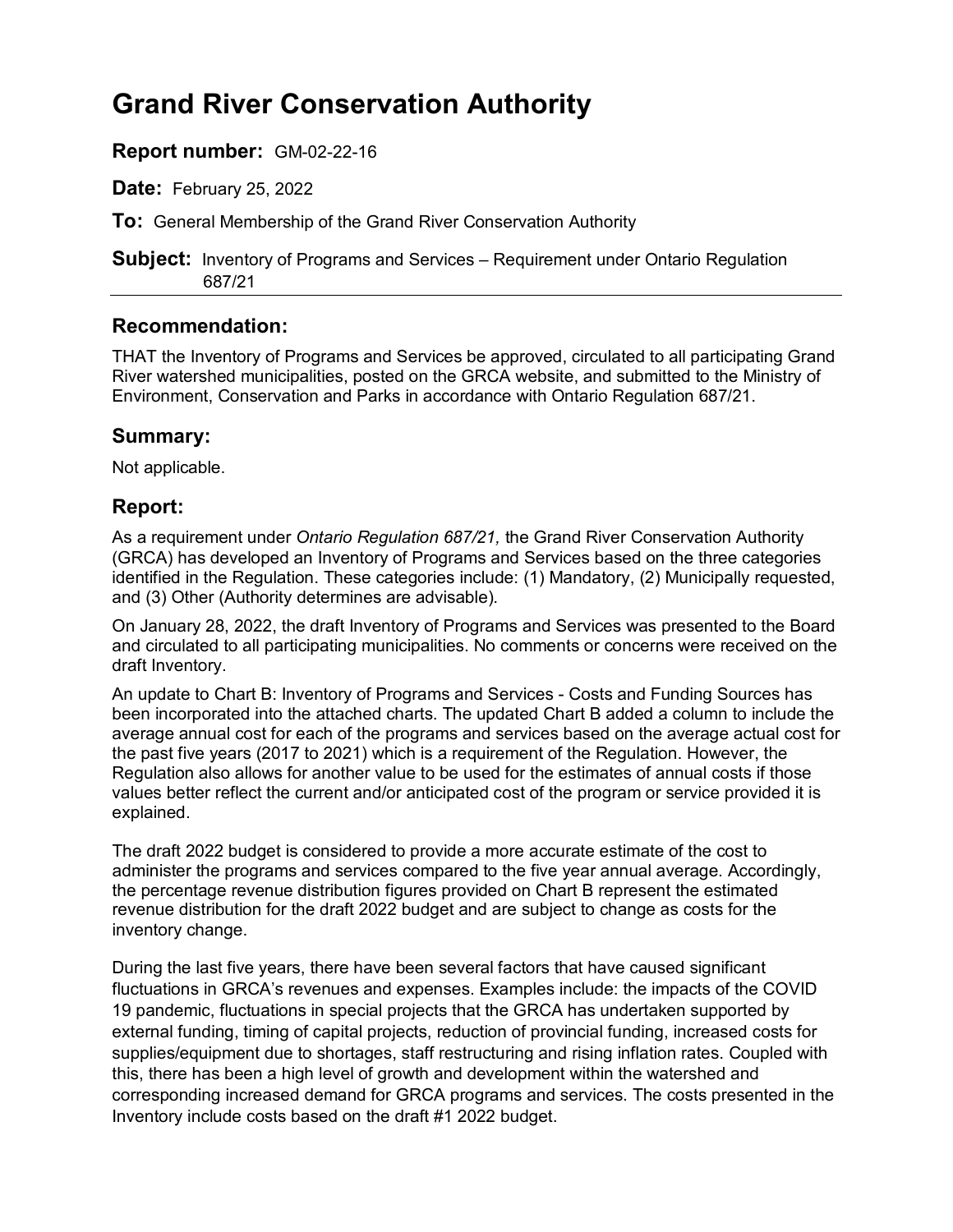Once the Inventory of Programs and Services is approved, it will be circulated to all participating municipalities and the Ministry of Environment, Conservation and Parks prior to the legislative deadline of February 28, 2022. The Inventory will also be posted on the Grand River Conservation Authority's website for public access.

#### **Financial Implications:**

Not applicable.

### **Other Department Considerations:**

Not applicable.

#### **Submitted by:**

Samantha Lawson Chief Administrative Officer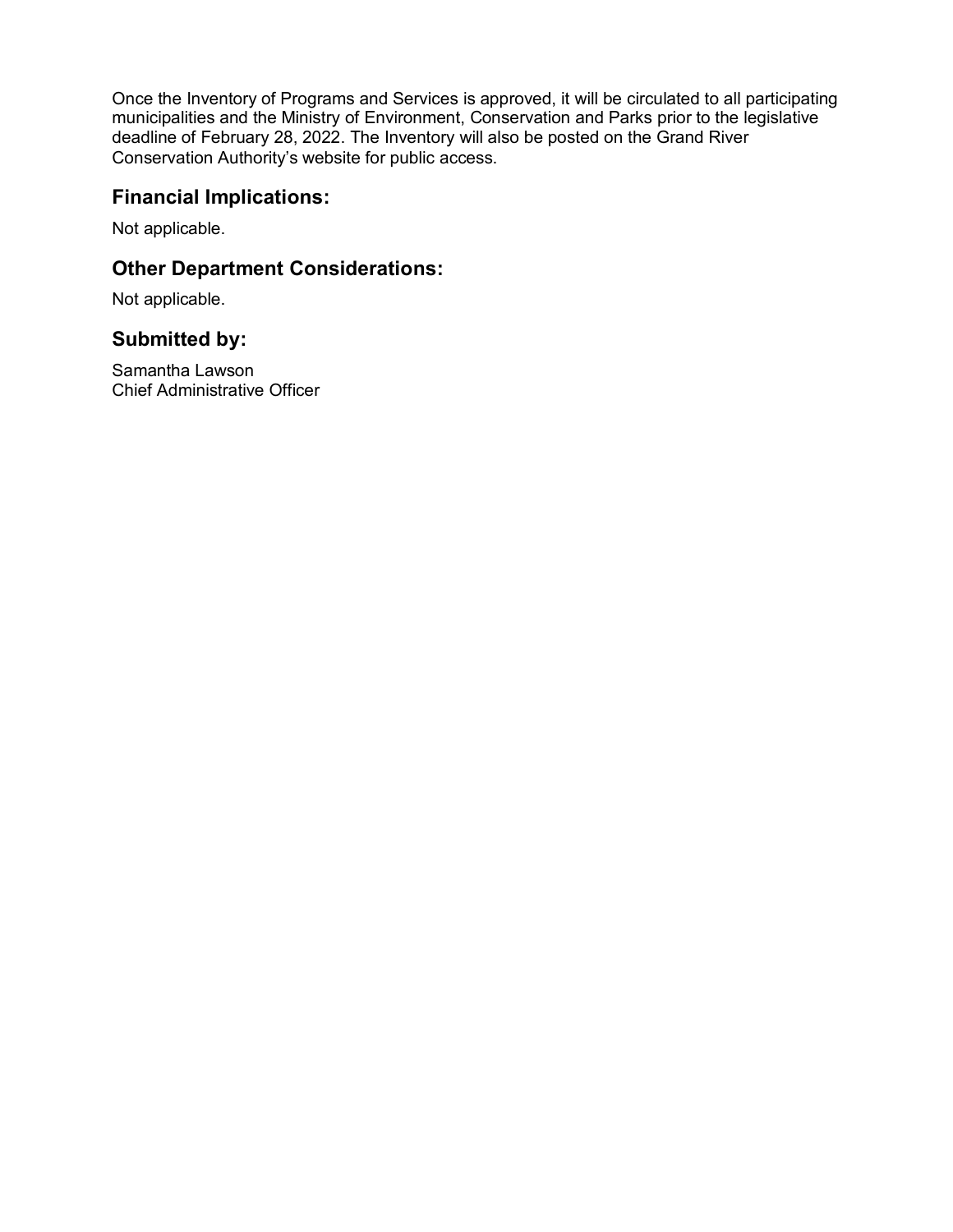# CHART A **Programs &Services Inventory Listing - Category, Description, Rationale for Category**

GRAND RIVER CONSERVATION AUTHORITY

|                | Programs &<br><b>Services Inventory</b>                                             | Category<br>1-Mandatory<br>2-Municipal<br><b>P&amp;S</b><br>3-Other | <b>Applicable Section of</b><br>the Act                                                                                                                                                                                             | <b>Description</b>                                                                                                                                                                                                                                                                                                                                                                                                                                             | <b>Category 1 Programs &amp;</b><br>Services-<br><b>Applicable Section under</b><br><b>Regulation 686/21</b><br>'Mandatory Programs and<br>Services'                                                                                         |
|----------------|-------------------------------------------------------------------------------------|---------------------------------------------------------------------|-------------------------------------------------------------------------------------------------------------------------------------------------------------------------------------------------------------------------------------|----------------------------------------------------------------------------------------------------------------------------------------------------------------------------------------------------------------------------------------------------------------------------------------------------------------------------------------------------------------------------------------------------------------------------------------------------------------|----------------------------------------------------------------------------------------------------------------------------------------------------------------------------------------------------------------------------------------------|
| $\mathbf{1}$   | Flood Forecasting &<br>Warning (FFW)                                                | $\mathbf{1}$                                                        | 21.1 (1) para 1. (i)<br>P&S related to risk of<br>natural hazards<br>21.1 (1) para 1. (iv)<br>Services provided<br>related to duties and<br>functions under the<br>Act.<br>21.1 (1) para 2.<br>Other P&S not included<br>in para 1. | Maintain computerized (Flood Forecasting and<br>$\bullet$<br>Warning) FFW system.<br>Operate 24 hour on call/duty officer system to<br>$\bullet$<br>respond to flooding events.<br><b>Maintain Communications and Emergency</b><br>$\bullet$<br>Response systems.<br>Collect and maintain data from dams, streamflow<br>$\bullet$<br>gauges, rainfall gauges, and snow courses.<br>Issue flood warnings<br>$\bullet$<br>Operate reservoirs to reduce flooding. | Section 2<br>Flood forecasting and warning<br>Section 12 (1)2, 12(1)3, 12(1)4                                                                                                                                                                |
| $\overline{2}$ | <b>Water Control</b><br>Structures-Flood<br>Control, Small Dams<br>& Ice Management | $\mathbf{1}$                                                        | 21.1 (1) para 1. (i)<br>P&S related to risk of<br>natural hazards - Flood<br>Control Structures & Ice<br>Management<br>21.1 (1) para 1. (ii)<br>P&S related to<br>management of lands<br>owned by Authority-<br><b>Small Dams</b>   | <b>Flood Control Structures</b><br>Operate and maintain 7 major flood control<br>structures, 5 major dike systems.<br>Perform dam safety reviews, inspections,<br>$\bullet$<br>monitoring, and capital maintenance and upgrade<br>projects.<br>Develop and implement public safety plans for<br>structures.<br><b>Small Dams</b><br>Operate and maintain 22 small dams and<br>surrounding lands.<br>Ice Management                                             | Section 1 (1) (3)<br>Risk of flooding hazard<br>Section 5 (1) (1)<br>Water control infrastructure<br>Section 5 (1) (2)<br>Erosion control infrastructure<br>Section 9 (2) (i), (ii), (iv)<br><b>Conservation lands-required</b><br>component |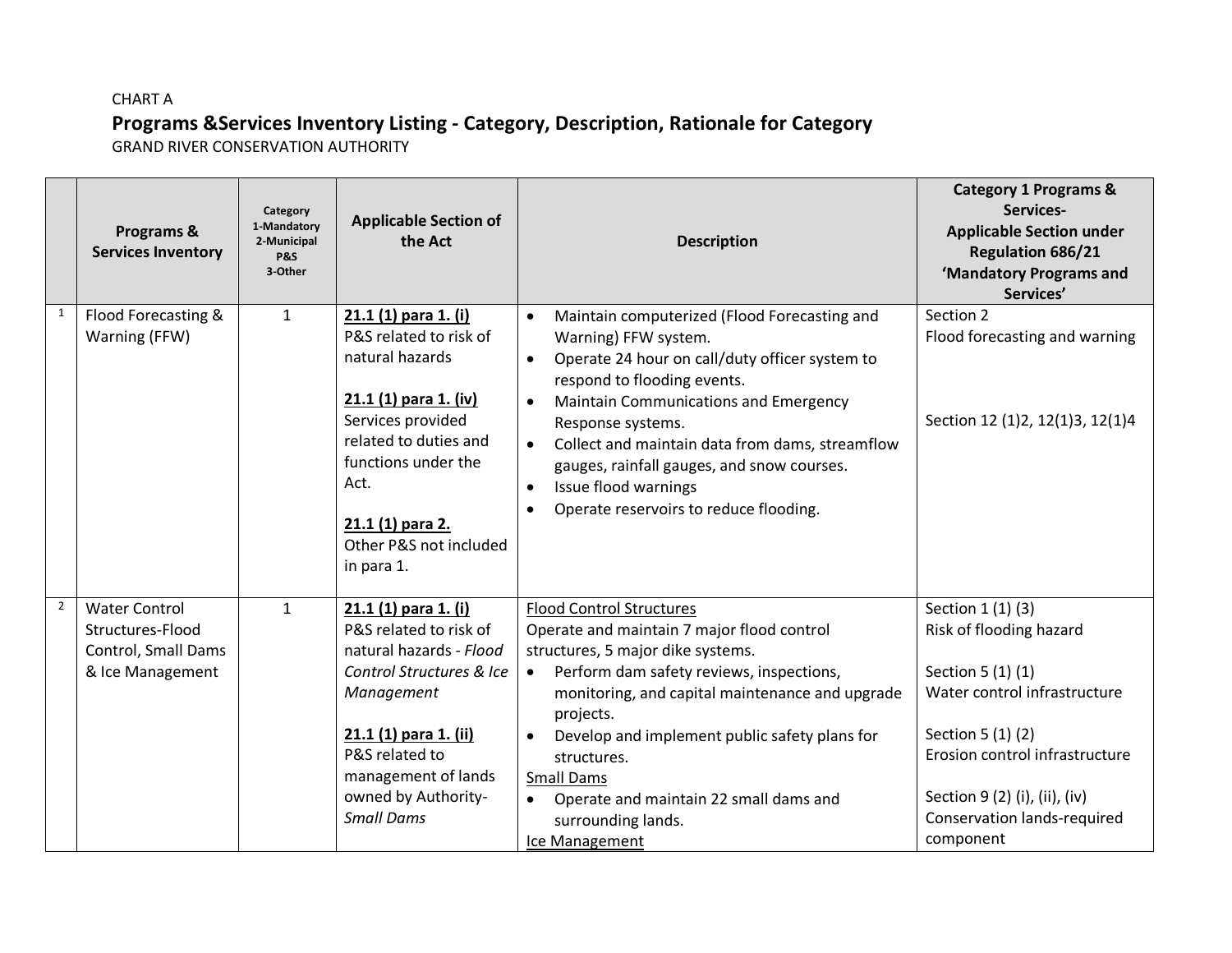|                | Programs &<br><b>Services Inventory</b>                                                  | Category<br>1-Mandatory<br>2-Municipal<br><b>P&amp;S</b><br>3-Other | <b>Applicable Section of</b><br>the Act                               | <b>Description</b>                                                                                                                                                                                                                                                                                                                                                                                                                                                                       | <b>Category 1 Programs &amp;</b><br>Services-<br><b>Applicable Section under</b><br>Regulation 686/21<br>'Mandatory Programs and<br>Services'   |
|----------------|------------------------------------------------------------------------------------------|---------------------------------------------------------------------|-----------------------------------------------------------------------|------------------------------------------------------------------------------------------------------------------------------------------------------------------------------------------------------------------------------------------------------------------------------------------------------------------------------------------------------------------------------------------------------------------------------------------------------------------------------------------|-------------------------------------------------------------------------------------------------------------------------------------------------|
|                |                                                                                          |                                                                     |                                                                       | Perform Ice Management Activities and respond<br>to flooding from ice jams by issuing flood warnings<br>and providing support to municipal emergency<br>management personal<br><b>NEW-Develop and Implement Operational Plan</b><br>Natural Hazard Infrastructure by Dec 31, 2024<br>NEW-Develop Asset Management Plan Natural<br>Hazard Infrastructure by Dec 31, 2024<br><b>NEW - Develop Ice Management Plan by</b><br>December 31, 2024                                              | Section 4 - Ice management                                                                                                                      |
| 3              | <b>Floodplain Mapping</b>                                                                | $\mathbf{1}$                                                        | 21.1 (1) para 1. (i)<br>P&S related to risk of<br>natural hazards     | Update and maintain flood line mapping.<br>$\bullet$<br>Develop natural hazards mapping.<br>$\bullet$                                                                                                                                                                                                                                                                                                                                                                                    | Section 1 (3) (1) (i) Collect<br>information and map areas of<br>natural hazards.                                                               |
| $\overline{4}$ | Resource Planning-<br>Plan Input and<br>Review, Permitting<br>and Solicitor<br>Enquiries | $\mathbf{1}$                                                        | 21.1 (1) para 1. (i)<br>P&S related to risk of<br>natural hazards     | Process permits related to development,<br>$\bullet$<br>alteration or other activities in regulated areas.<br>Review official plans, secondary and community<br>plans, zoning bylaws, development applications<br>and other proposals (i.e. environmental<br>assessments)<br>Enforce applicable regulations.<br>$\bullet$<br>Develop and maintain policies and guidelines to<br>manage natural hazards.<br>Provide advisory services to the province and<br>$\bullet$<br>municipalities. | Section 6 - comment on<br>applications, proposals<br>Section 7 - plan review,<br>comments<br>Section 8 - administering and<br>enforcing the act |
| 5              | Resource Planning-<br>Natural Heritage<br>Management                                     | $\overline{2}$                                                      | 21.1.1<br>P&S provided on behalf<br>of a municipality under<br>an MOU | Provide services related to natural heritage for<br>$\bullet$<br>planning and other applications or projects.                                                                                                                                                                                                                                                                                                                                                                            | Not applicable.<br>See CHART C for information<br>required to be provided under                                                                 |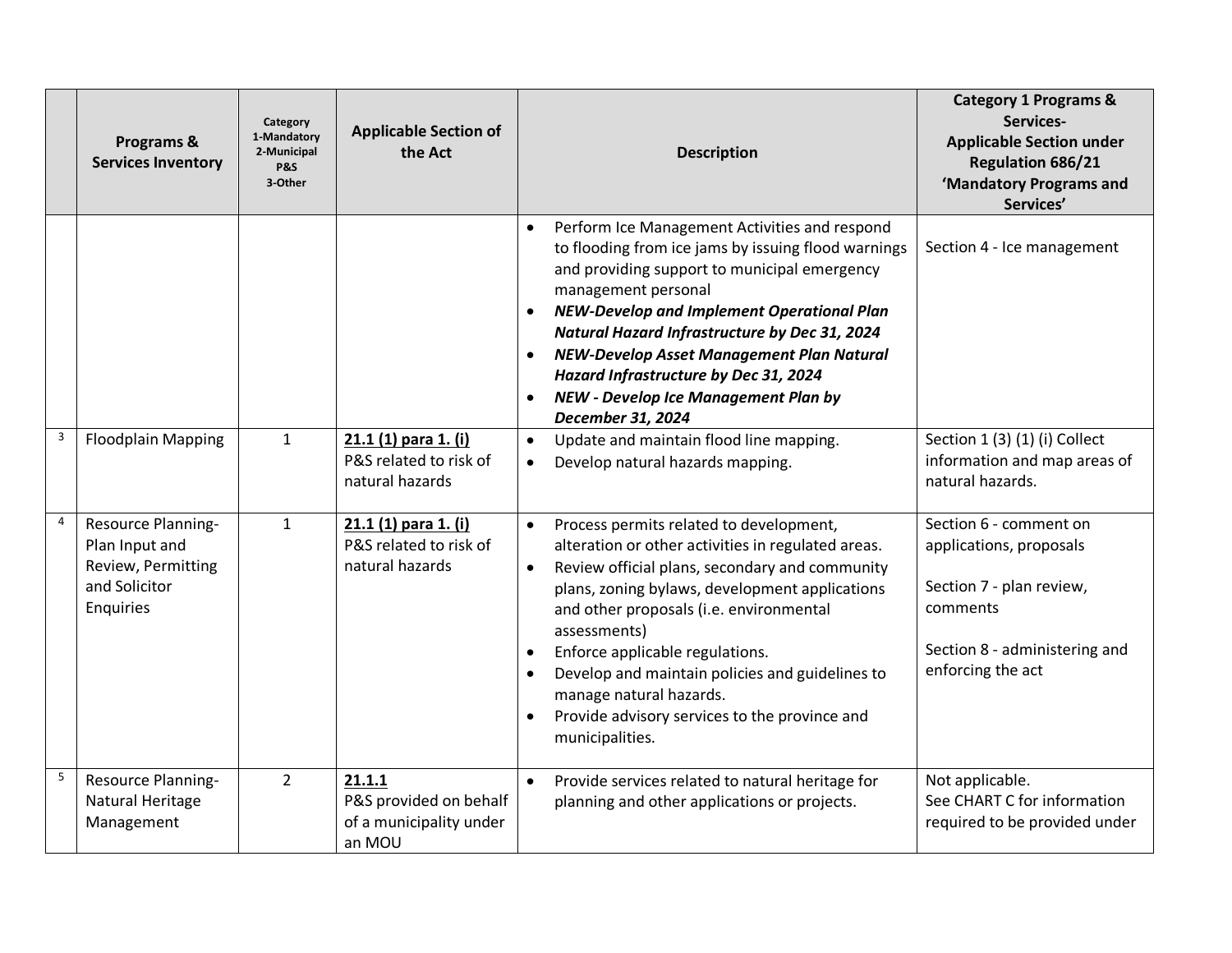|                | Programs &<br><b>Services Inventory</b>             | Category<br>1-Mandatory<br>2-Municipal<br><b>P&amp;S</b><br>3-Other | <b>Applicable Section of</b><br>the Act                                                                                                                                                                                                                       | <b>Description</b>                                                                                                                                                                                                                                                                                                                                                                                                                                                                                                                                                                                                                                                                                                                                                                                    | <b>Category 1 Programs &amp;</b><br>Services-<br><b>Applicable Section under</b><br><b>Regulation 686/21</b><br>'Mandatory Programs and<br>Services'                                                                                                                                                                                                                                                                                                                           |
|----------------|-----------------------------------------------------|---------------------------------------------------------------------|---------------------------------------------------------------------------------------------------------------------------------------------------------------------------------------------------------------------------------------------------------------|-------------------------------------------------------------------------------------------------------------------------------------------------------------------------------------------------------------------------------------------------------------------------------------------------------------------------------------------------------------------------------------------------------------------------------------------------------------------------------------------------------------------------------------------------------------------------------------------------------------------------------------------------------------------------------------------------------------------------------------------------------------------------------------------------------|--------------------------------------------------------------------------------------------------------------------------------------------------------------------------------------------------------------------------------------------------------------------------------------------------------------------------------------------------------------------------------------------------------------------------------------------------------------------------------|
|                |                                                     |                                                                     |                                                                                                                                                                                                                                                               | Provide services/assistance to identify, enhance,<br>restore, rehabilitate, and protect natural heritage<br>ecosystems in the watershed.<br>Develop and maintain policies and guidelines to<br>assist in management of natural heritage<br>resources.                                                                                                                                                                                                                                                                                                                                                                                                                                                                                                                                                 | <b>Regulation Section 6</b><br>Subsection (5).                                                                                                                                                                                                                                                                                                                                                                                                                                 |
| 6              | Watershed<br>Resources-Planning                     | $\mathbf{1}$                                                        | 21.1 (1) para 1. (i)<br>P&S related to risk of<br>natural hazards<br>21.1 (1) para 1. (iii)<br>P&S related to duties<br>as a source protection<br>authority under the<br>Clean Water Act.<br>$21.1(1)$ para 1. (2)<br>Other P&S prescribed<br>by regulations. | Operate monitoring stations.<br>$\bullet$<br>Complete field sampling in support of the<br>$\bullet$<br>Provincial Water Quality Network.<br>Maintain provincial ground monitoring network<br>$\bullet$<br>(PGWN).<br>Maintain water budget to support sustainable<br>$\bullet$<br>water use in the watershed.<br>Operate a drought response program.<br>Analyze and report on water quality conditions in<br>the Grand River. Provide technical advice to<br>municipal wastewater master plans, assimilative<br>capacity studies and municipal wastewater<br>optimization.<br>Provide advice on water use permits to province.<br>$\bullet$<br>Report on emerging climate change impacts.<br>$\bullet$<br><b>NEW - Prepare Watershed-based Resource</b><br><b>Management Strategy by Dec 31, 2024</b> | Section 3 - Drought or low<br>water response.<br>Section 5 (2) (1) - Develop<br><b>Operational Plan</b><br>Section 5 (2) (2) - Develop<br><b>Asset Management Plan</b><br>Section 5 (4)<br>Update operational or asset<br>management plans<br>Section 12 (1) 1. - Groundwater<br>Monitoring<br>Section 12 (1) 2. - Stream<br>Monitoring<br>Section 12 (1) 3. - Watershed-<br>based Management Strategy<br>Section 13 - Source Protection<br>Authority under Clean Water<br>Act |
| $\overline{7}$ | Watershed<br>Resources-<br>Subwatershed<br>Planning | $\overline{2}$                                                      | 21.1.1<br>P&S provided on behalf<br>of a municipality under<br>an MOU                                                                                                                                                                                         | Partner with municipalities to provide natural<br>$\bullet$<br>heritage input and review for subwatershed and<br>other plans for streams and tributaries, which<br>provide background on surface water, ground<br>water, natural heritage ecosystems and                                                                                                                                                                                                                                                                                                                                                                                                                                                                                                                                              | Not applicable.<br>See CHART C for information<br>required to be provided under<br><b>Regulation Section 6</b><br>Subsection (5).                                                                                                                                                                                                                                                                                                                                              |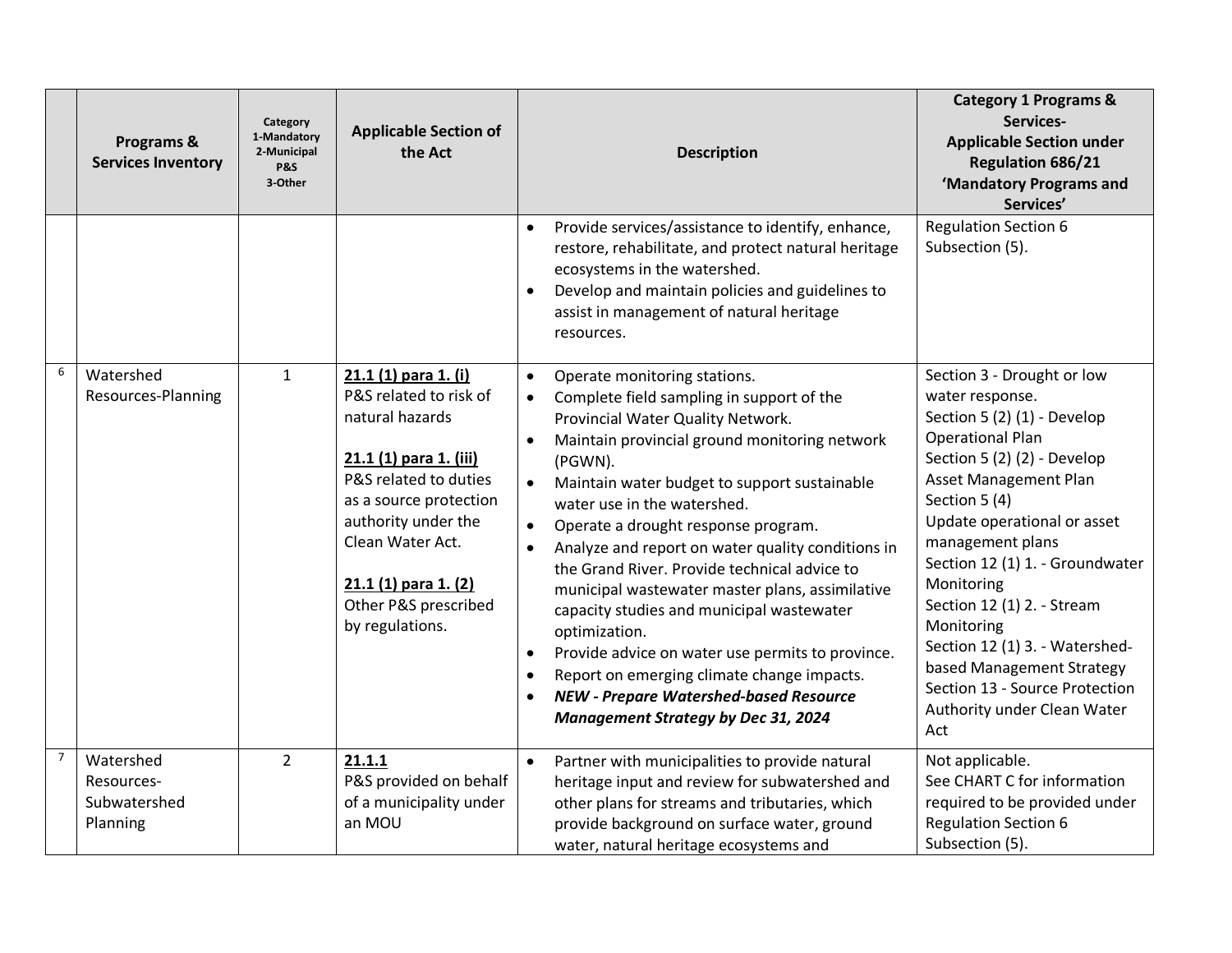|    | Programs &<br><b>Services Inventory</b>                                                 | Category<br>1-Mandatory<br>2-Municipal<br><b>P&amp;S</b><br>3-Other | <b>Applicable Section of</b><br>the Act                                                                                                | <b>Description</b>                                                                                                                                                                                                                                                                                                                                                                                                                                                                                                         | <b>Category 1 Programs &amp;</b><br>Services-<br><b>Applicable Section under</b><br><b>Regulation 686/21</b><br>'Mandatory Programs and<br>Services' |
|----|-----------------------------------------------------------------------------------------|---------------------------------------------------------------------|----------------------------------------------------------------------------------------------------------------------------------------|----------------------------------------------------------------------------------------------------------------------------------------------------------------------------------------------------------------------------------------------------------------------------------------------------------------------------------------------------------------------------------------------------------------------------------------------------------------------------------------------------------------------------|------------------------------------------------------------------------------------------------------------------------------------------------------|
|    |                                                                                         |                                                                     |                                                                                                                                        | recommend sustainable solutions to urban<br>growth.                                                                                                                                                                                                                                                                                                                                                                                                                                                                        |                                                                                                                                                      |
| 8  | <b>Source Protection</b><br>Planning                                                    | $\mathbf{1}$                                                        | 21.1 (1) para 1. (iii)<br>P&S related to duties<br>as a source protection<br>authority under the<br>Clean Water Act.                   | Deliver the provincial source protection planning<br>$\bullet$<br>program under the Clean Water Act 2006 for the<br>Lake Erie Source Protection Region made up of<br>four watersheds.                                                                                                                                                                                                                                                                                                                                      | Section 13 - Source Protection<br>Authority under Clean Water<br>Act                                                                                 |
| 9  | Conservation<br>Services-<br><b>Rural Water Quality</b><br>Program (RWQP)               | $\overline{2}$                                                      | 21.1.1<br>P&S provided on behalf<br>of a municipality under<br>an MOU                                                                  | Coordinate the grant program delivered to private<br>$\bullet$<br>landowners to encourage adoption of agricultural<br>and rural landowner best management practices<br>and projects to improve and protect water quality,<br>soil health and related initiatives (i.e. restore<br>natural areas and private land tree planting).<br>Deliver special program initiatives that study<br>$\bullet$<br>and/or provide awareness and education related<br>to improving and protecting water quality and<br>related initiatives. | Not applicable.<br>See CHART C for information<br>required to be provided under<br><b>Regulation Section 6</b><br>Subsection (5).                    |
| 10 | Conservation<br>Services -<br><b>Community Events</b><br>(Outreach)                     | 3                                                                   | 21.1.2<br>P&S that the authority<br>determines to provide<br>within its area of<br>jurisdiction to further<br>the purpose of this Act. | Co-ordinate community events e.g. children's<br>$\bullet$<br>water festivals<br>Agricultural and landowner workshops to promote<br>landowner environmental stewardship action.<br>Co-ordinate GRCA volunteer activities to enable<br>$\bullet$<br>public participation in GRCA environmental<br>activities.                                                                                                                                                                                                                | Not applicable.<br>See CHART D for information<br>required to be provided under<br><b>Regulation Section 6</b><br>Subsection (6).                    |
| 11 | <b>Conservation Lands</b><br>Management-<br>Operating and<br><b>Capital Maintenance</b> | $\mathbf{1}$                                                        | 21.1 (1) para 1. (ii)<br>P&S related to<br>conservation and                                                                            | Maintain passive conservation areas.<br>$\bullet$<br>Maintain property integrity (i.e. encroachments)<br>$\bullet$<br>and security (unauthorized use)<br>Develop and maintain trail network.<br>$\bullet$                                                                                                                                                                                                                                                                                                                  | Section 9 (1) (1) prepare a<br>conservation area strategy by<br>Dec 31, 2024.                                                                        |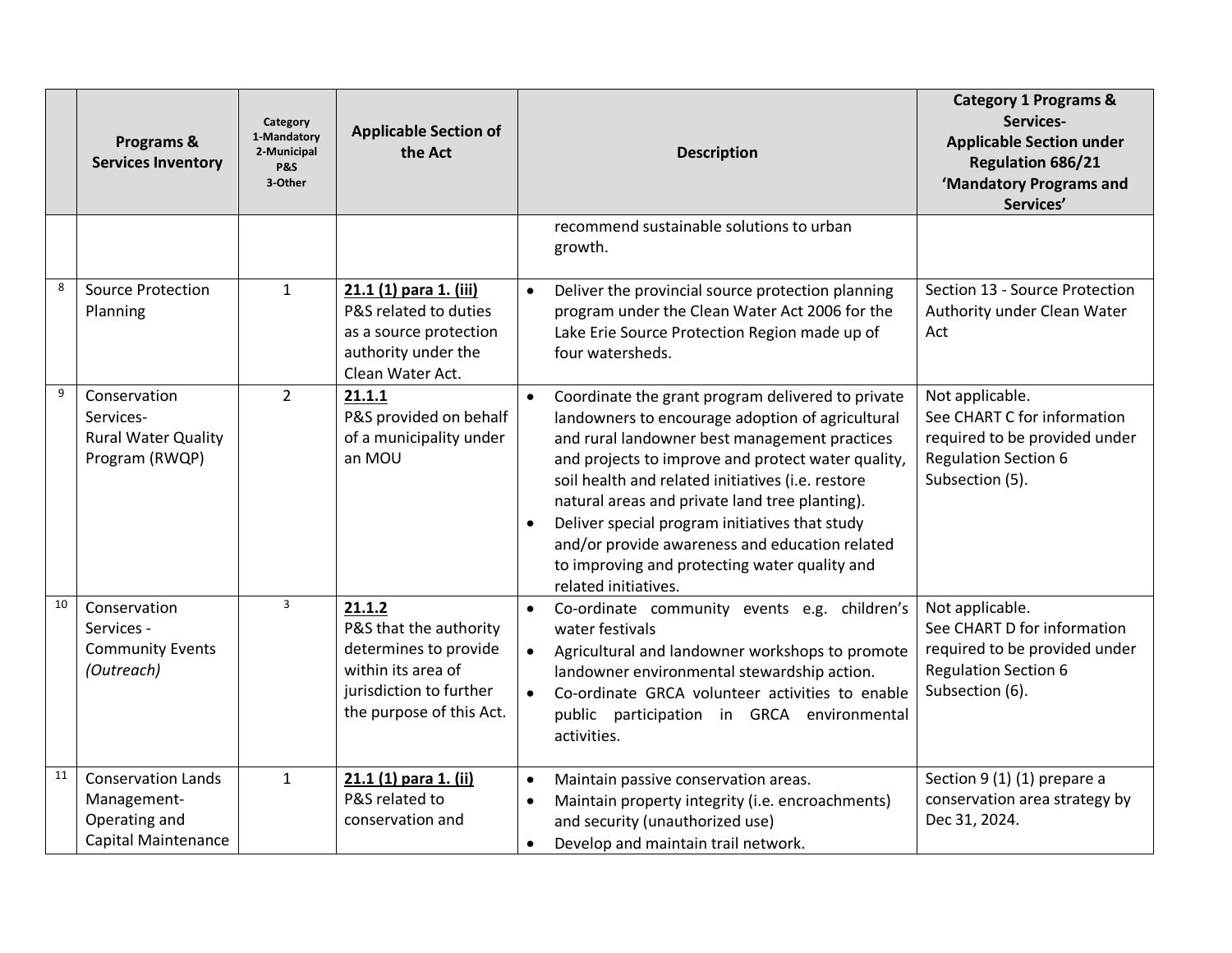|    | Programs &<br><b>Services Inventory</b>                                                                                             | Category<br>1-Mandatory<br>2-Municipal<br><b>P&amp;S</b><br>3-Other | <b>Applicable Section of</b><br>the Act                                                                                                                                           | <b>Description</b>                                                                                                                                                                                                                                                                                                                                                                                                                                                                                                                                | <b>Category 1 Programs &amp;</b><br>Services-<br><b>Applicable Section under</b><br><b>Regulation 686/21</b><br>'Mandatory Programs and<br>Services' |
|----|-------------------------------------------------------------------------------------------------------------------------------------|---------------------------------------------------------------------|-----------------------------------------------------------------------------------------------------------------------------------------------------------------------------------|---------------------------------------------------------------------------------------------------------------------------------------------------------------------------------------------------------------------------------------------------------------------------------------------------------------------------------------------------------------------------------------------------------------------------------------------------------------------------------------------------------------------------------------------------|------------------------------------------------------------------------------------------------------------------------------------------------------|
|    | costs related to<br>authority owned<br>lands including Trail<br>Management, Land<br>acquisitions and<br>disposal, property<br>taxes |                                                                     | management of lands<br>owned by Authority.                                                                                                                                        | Manage wetlands and floodplain lands.<br>Capital and operational support services provided<br>$\bullet$<br>to maintain the built infrastructure on GRCA lands.<br>Create and maintain Asset Management Plan for<br>$\bullet$<br>built infrastructure on GRCA lands.<br>Dispose of lands declared surplus and plan for<br>disposition of other surplus lands.<br>Acquire environmentally significant conservation<br>lands (greenspace management).<br>NEW- Prepare a conservation area strategy<br>NEW - Prepare a land inventory by Dec 31, 2024 | Section 9 (1) (2)<br>Conservation lands-required<br>component-objectives<br>Section 9 (1) (3) prepare land<br>inventory by Dec 31, 2024              |
| 12 | <b>Conservation Lands</b><br>Management-<br><b>Hazard Tree</b><br>Management,<br>Forestry<br>Management-<br>Operations              | $\mathbf{1}$                                                        | 21.1 (1) para 1. (i)<br>P&S related to risk of<br>natural hazards<br>21.1 (1) para 1. (ii)<br>P&S related to<br>conservation<br>and management of<br>lands owned by<br>Authority. | Operate hazard tree management program on<br>$\bullet$<br><b>GRCA lands</b><br>Deliver forest management, tree planting, woodlot<br>$\bullet$<br>thinning, selective harvesting, and naturalization<br>projects on GRCA lands<br>Maintain the Managed Forest Tax Incentive<br>Program.<br>Invasive Species Management.<br>$\bullet$                                                                                                                                                                                                               | Section 1 (1) (4)<br>Risk of hazardous lands<br>Section 9 (1) (2)<br><b>Conservation lands-required</b><br>components                                |
| 13 | <b>Conservation Lands-</b><br>Natural Heritage<br>Management                                                                        | $\mathbf{1}$                                                        | 21.1 (1) para 1. (ii)<br>P&S related to<br>conservation and<br>management of lands<br>owned by Authority.                                                                         | Provide planning services/assistance to enhance,<br>$\bullet$<br>restore, rehabilitate, and protect aquatic and<br>terrestrial ecosystems on GRCA owned lands.                                                                                                                                                                                                                                                                                                                                                                                    | Section 9 (2) (iv)<br><b>Conservation lands-required</b><br>components                                                                               |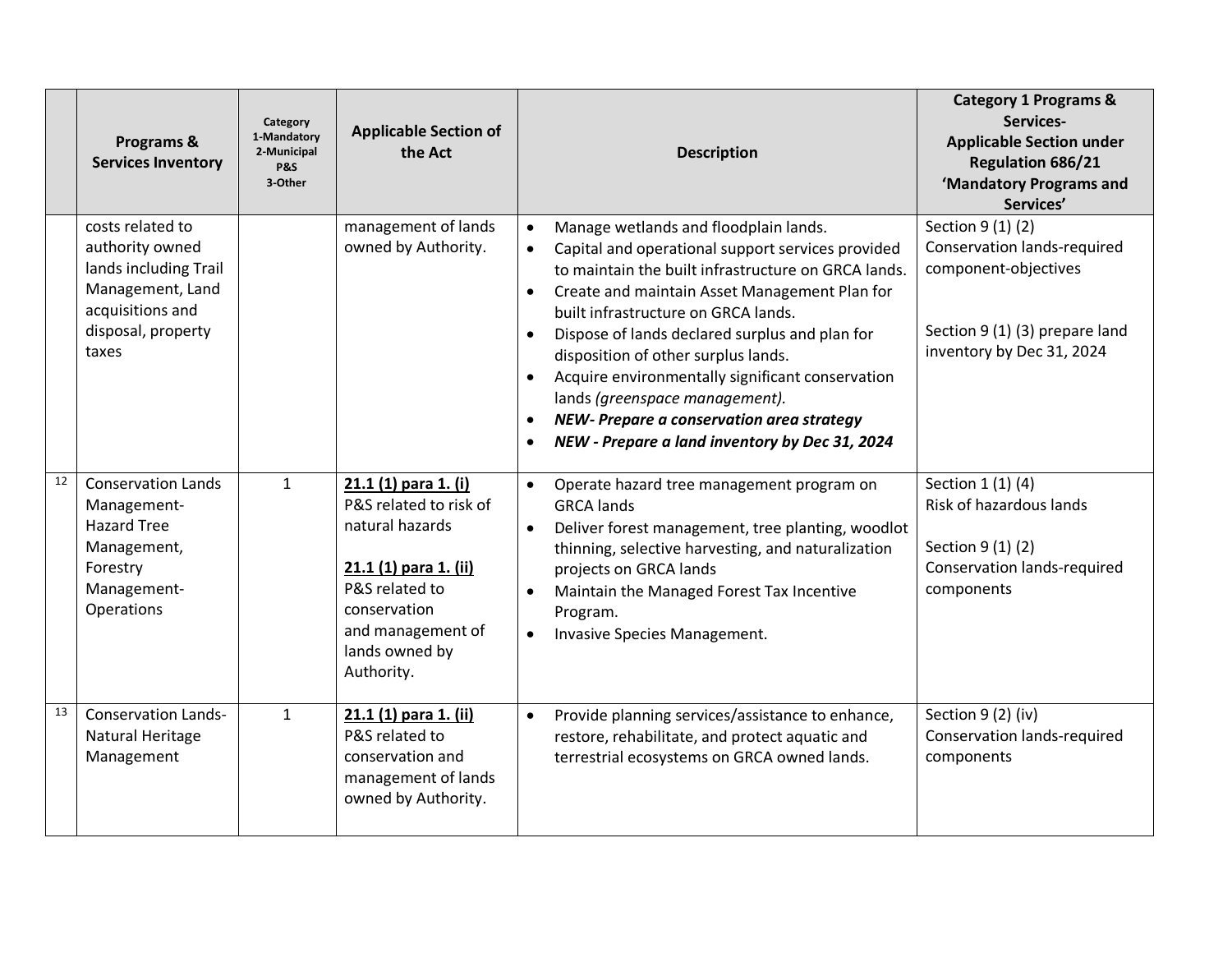|    | Programs &<br><b>Services Inventory</b>                      | Category<br>1-Mandatory<br>2-Municipal<br><b>P&amp;S</b><br>3-Other | <b>Applicable Section of</b><br>the Act                                                                                                | <b>Description</b>                                                                                                                                                                                                                      | <b>Category 1 Programs &amp;</b><br>Services-<br><b>Applicable Section under</b><br><b>Regulation 686/21</b><br>'Mandatory Programs and<br>Services' |
|----|--------------------------------------------------------------|---------------------------------------------------------------------|----------------------------------------------------------------------------------------------------------------------------------------|-----------------------------------------------------------------------------------------------------------------------------------------------------------------------------------------------------------------------------------------|------------------------------------------------------------------------------------------------------------------------------------------------------|
| 14 | <b>Private Land Tree</b><br>Planting & Nursery<br>Operations | 3                                                                   | 21.1.2<br>P&S that the authority<br>determines to provide<br>within its area of<br>jurisdiction to further<br>the purpose of this Act. | Provide services to private and public landowners<br>$\bullet$<br>and community groups to engage in tree planting<br>activities.<br>Operate the Burford Nursery.<br>$\bullet$                                                           | Not applicable.<br>See CHART D for information<br>required to be provided under<br><b>Regulation Section 6</b><br>Subsection (6).                    |
| 15 | Environmental<br>Education                                   | 3                                                                   | 21.1.2<br>P&S that the authority<br>determines to provide<br>within its area of<br>jurisdiction to further<br>the purpose of this Act. | Deliver outdoor education sessions:<br>school classes<br>$\bullet$<br>day-camp program<br>community groups<br>private groups<br>Operate six outdoor education centres-Apps, Laurel<br>Creek, Shades Mills, Guelph, Taquanyah, Rockwood. | Not applicable.<br>See CHART D for information<br>required to be provided under<br><b>Regulation Section 6</b><br>Subsection (6).                    |
| 16 | <b>Property Rentals</b>                                      | 3                                                                   | 21.1.2<br>P&S that the authority<br>determines to provide<br>within its area of<br>jurisdiction to further<br>the purpose of this Act. | Rent 733 cottage lots at Belwood Lake and<br>$\bullet$<br>Conestogo Lake.<br>Lease agricultural lands.<br>$\bullet$<br>Lease 8 residential units.<br>Over 50 miscellaneous commercial agreements for<br>use of GRCA lands.              | Not applicable.<br>See CHART D for information<br>required to be provided under<br><b>Regulation Section 6</b><br>Subsection (6).                    |
| 17 | <b>Hydro Production</b>                                      | $\overline{3}$                                                      | 21.1.2<br>P&S that the authority<br>determines to provide<br>within its area of<br>jurisdiction to further<br>the purpose of this Act. | Generate hydro revenue from turbines at four<br>dams (Shand, Connestogo, Guelph and Drimmie).                                                                                                                                           | Not applicable.<br>See CHART D for information<br>required to be provided under<br><b>Regulation Section 6</b><br>Subsection (6).                    |
| 18 | <b>Conservation Areas</b>                                    | 3                                                                   | 21.1.2<br>P&S that the authority<br>determines to provide<br>within its area of                                                        | Operate 11 active Conservation Areas (8 camping<br>$\bullet$<br>and 3 day-use only).<br>Operate Luther Conservation Area<br>Offer hunting on some GRCA Lands<br>$\bullet$                                                               | Not applicable.<br>See CHART D for information<br>required to be provided under                                                                      |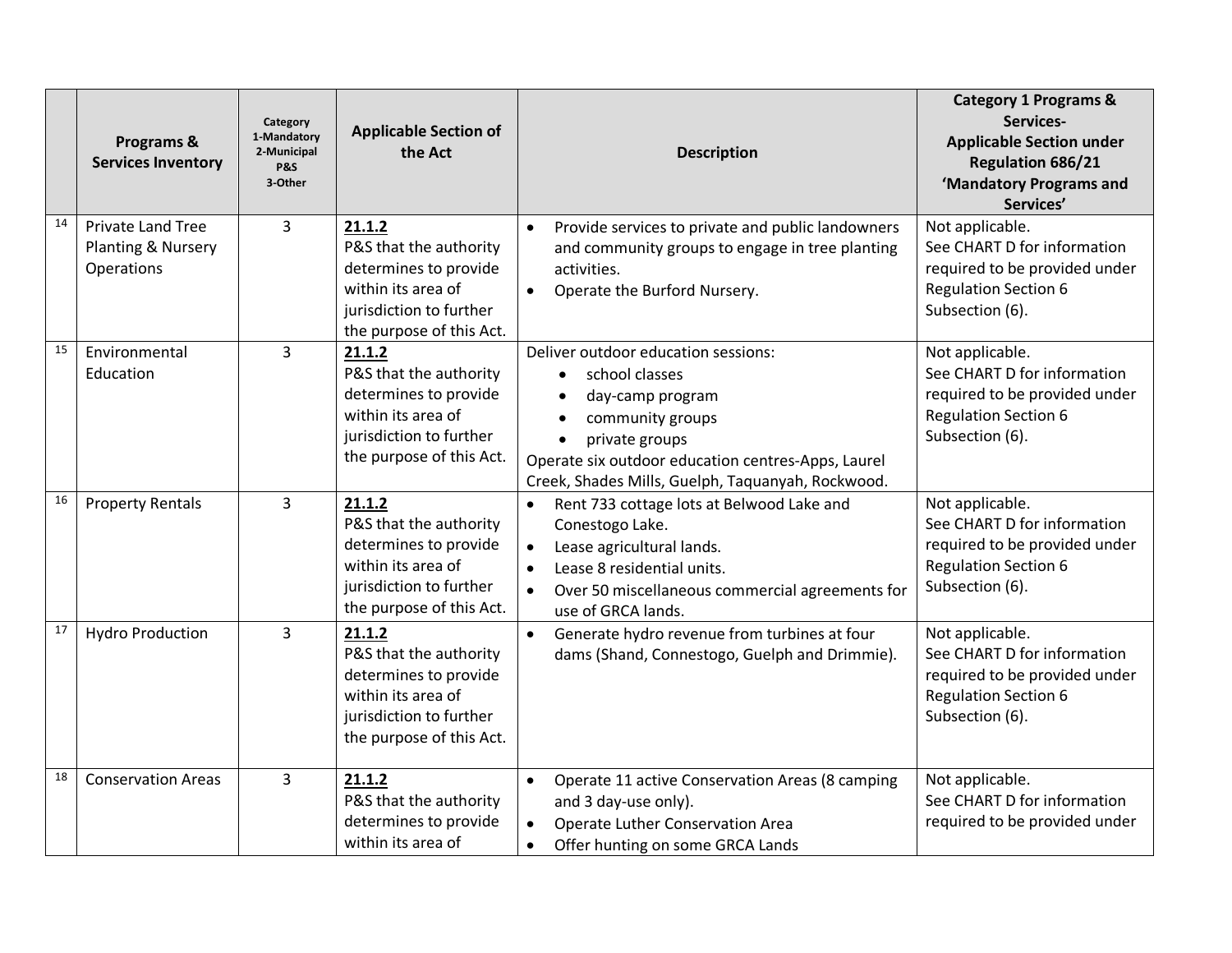|    | Programs &<br><b>Services Inventory</b>      | Category<br>1-Mandatory<br>2-Municipal<br><b>P&amp;S</b><br>3-Other | <b>Applicable Section of</b><br>the Act                                                                                                | <b>Description</b>                                                                                                                                                                                                                                                                                                                                                                                                                                                                              | <b>Category 1 Programs &amp;</b><br>Services-<br><b>Applicable Section under</b><br><b>Regulation 686/21</b><br>'Mandatory Programs and<br>Services' |
|----|----------------------------------------------|---------------------------------------------------------------------|----------------------------------------------------------------------------------------------------------------------------------------|-------------------------------------------------------------------------------------------------------------------------------------------------------------------------------------------------------------------------------------------------------------------------------------------------------------------------------------------------------------------------------------------------------------------------------------------------------------------------------------------------|------------------------------------------------------------------------------------------------------------------------------------------------------|
|    |                                              |                                                                     | jurisdiction to further<br>the purpose of this Act.                                                                                    |                                                                                                                                                                                                                                                                                                                                                                                                                                                                                                 | <b>Regulation Section 6</b><br>Subsection (6).                                                                                                       |
| 19 | Communications-<br>Mandatory                 | $\mathbf{1}$                                                        | 21.1 (1) para 1. (iv)<br>Services provided<br>related to duties and<br>functions under the<br>Act.                                     | <b>Media Relations</b><br>$\bullet$<br>Public Relations and awareness building<br>$\bullet$<br>Website management<br>$\bullet$<br>Social media management<br>$\bullet$<br>Community engagement and public consultation<br>$\bullet$<br>Corporate brand management<br>$\bullet$                                                                                                                                                                                                                  | Regulations pending.                                                                                                                                 |
| 20 | Communications-<br>Non-mandatory<br>programs | 3                                                                   | 21.1.2<br>P&S that the authority<br>determines to provide<br>within its area of<br>jurisdiction to further<br>the purpose of this Act. | <b>Media Relations</b><br>$\bullet$<br>Public Relations and awareness building<br>$\bullet$<br>Website management<br>$\bullet$<br>Social media management<br>$\bullet$                                                                                                                                                                                                                                                                                                                          | Not applicable.<br>See CHART D for information<br>required to be provided under<br><b>Regulation Section 6</b><br>Subsection (6).                    |
| 21 | Corporate Services-<br>Mandatory             | $\mathbf{1}$                                                        | 21.1 (1) para 1. (iv)<br>Services provided<br>related to duties and<br>functions under the<br>Act.                                     | Provide the following administrative services that<br>support mandatory program delivery:<br>Office of the CAO<br>$\bullet$<br>Finance<br>$\bullet$<br>Human Resources/ Health & Safety<br>Payroll<br><b>Office Services</b><br><b>Building Services</b><br>Administrative expenses incurred:<br>General membership<br>Head office building<br>Office supplies, postage, bank fees<br>Head office communication system<br>Insurance<br><b>Audit Fees</b><br>Consulting, legal, labour relations | Regulations pending.                                                                                                                                 |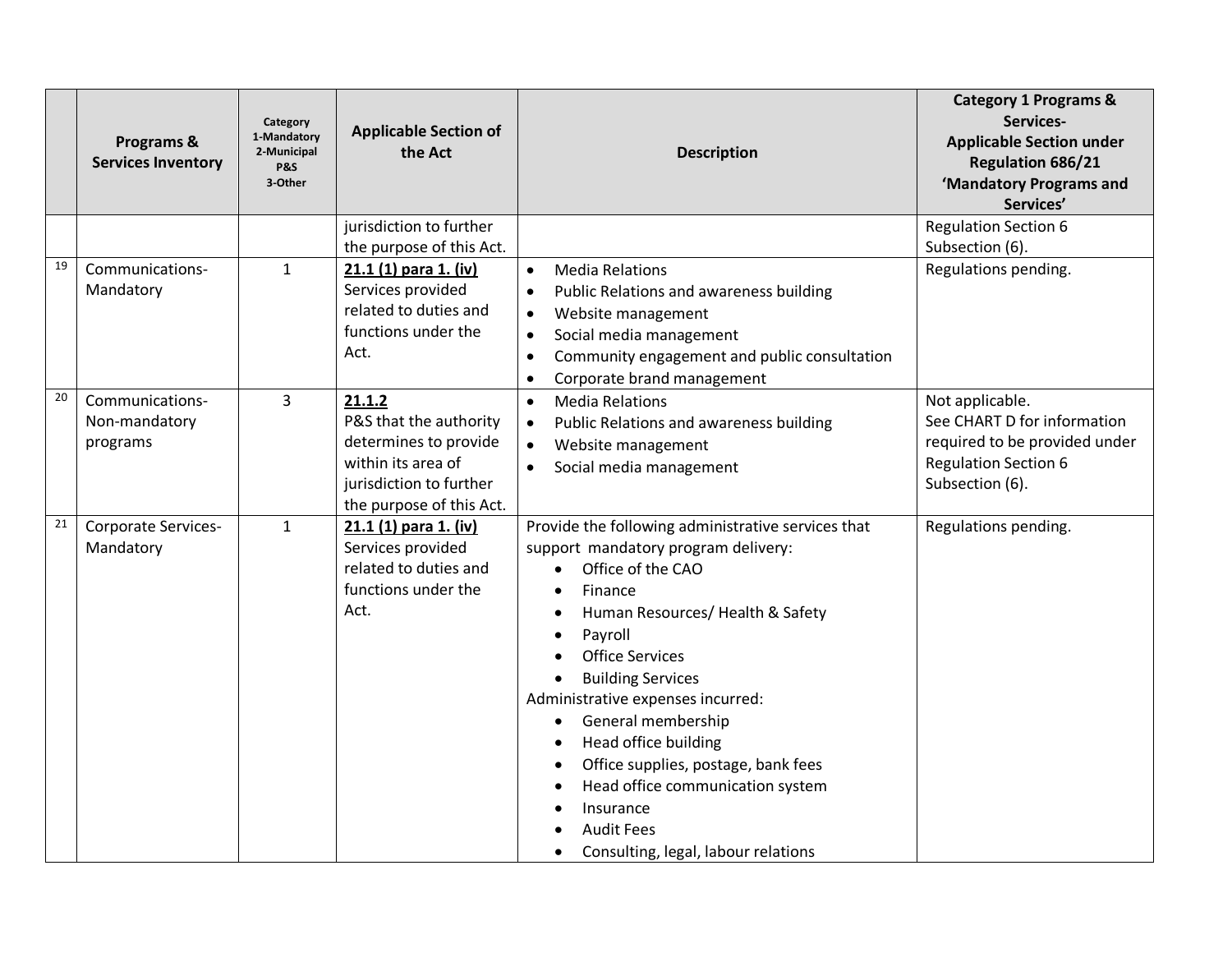|    | Programs &<br><b>Services Inventory</b>                 | Category<br>1-Mandatory<br>2-Municipal<br><b>P&amp;S</b><br>3-Other | <b>Applicable Section of</b><br>the Act                                                                                                | <b>Description</b>                                                                                                                                                                                                                                                                                                                                                                                      | <b>Category 1 Programs &amp;</b><br>Services-<br><b>Applicable Section under</b><br><b>Regulation 686/21</b><br>'Mandatory Programs and<br>Services' |
|----|---------------------------------------------------------|---------------------------------------------------------------------|----------------------------------------------------------------------------------------------------------------------------------------|---------------------------------------------------------------------------------------------------------------------------------------------------------------------------------------------------------------------------------------------------------------------------------------------------------------------------------------------------------------------------------------------------------|------------------------------------------------------------------------------------------------------------------------------------------------------|
|    |                                                         |                                                                     |                                                                                                                                        | H&S Equipment, inspections, training<br>٠<br><b>Conservation Ontario Fees</b><br>Corporate Professional Development<br>Unallocated Motor Pool and Information<br>Systems and Technology expenses<br>Uninsured losses, damage to GRCA assets                                                                                                                                                             |                                                                                                                                                      |
| 22 | <b>Corporate Services-</b><br>Non-Mandatory<br>programs | $\overline{3}$                                                      | 21.1.2<br>P&S that the authority<br>determines to provide<br>within its area of<br>jurisdiction to further<br>the purpose of this Act. | Allocate administrative services and expenses that are<br>incremental to delivering non-mandatory programs:<br>Finance<br>Office supplies, postage, bank fees<br>Head office communication system<br>Insurance<br><b>Audit Fees</b><br>Consulting, legal, labour relations<br>H&S Equipment, inspections, training<br><b>Conservation Ontario Fees</b><br>Corporate Professional Development<br>General | Not applicable.<br>See CHART D for information<br>required to be provided under<br><b>Regulation Section 6</b><br>Subsection (6).                    |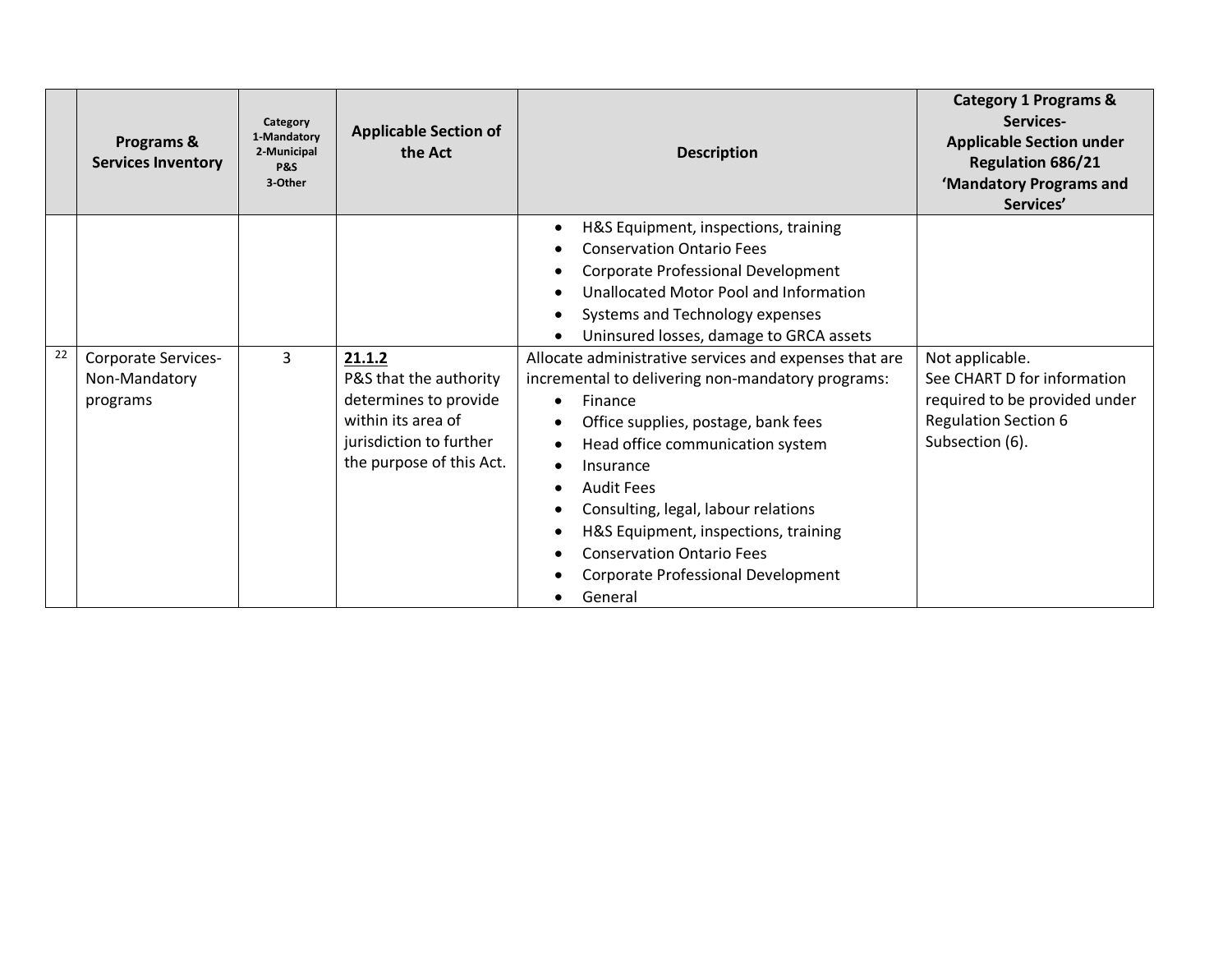## **P&S Inventory Listing - Costs & Funding Sources (note 1)**  CHART B

GRAND RIVER CONSERVATION AUTHORITY

| Ref#           | <b>P&amp;S Inventory Name</b>                                                         | Category       | <b>TOTAL</b><br><b>EXPENSES</b><br>(Source:<br>draft 2022<br><b>Budget</b> ) | Annual<br><b>EXPENSES-</b><br><b>Five Year</b><br>Average<br>2017-2022 | Municipal<br>Levy | Municipal<br>MOUs/<br>Agreements | Provincial<br>/Federal /<br>Other<br>Municipal | Self-<br>Generated-<br>Program<br>Revenue | Self-<br>Generated-<br>Other<br>Revenue<br>(note 2) | Reserves   | Comment                                                                                               |
|----------------|---------------------------------------------------------------------------------------|----------------|------------------------------------------------------------------------------|------------------------------------------------------------------------|-------------------|----------------------------------|------------------------------------------------|-------------------------------------------|-----------------------------------------------------|------------|-------------------------------------------------------------------------------------------------------|
| $\mathbf{1}$   | Flood Forecasting & Warning<br>(FFW)                                                  | $\mathbf{1}$   | \$1,033,000                                                                  | \$1,063,000                                                            | 82%               |                                  | 16%                                            |                                           |                                                     | 2%         | Provincial Section 39<br>Funding                                                                      |
| $\overline{2}$ | <b>Water Control Structures-</b><br>Flood Control, Small Dams,<br>Ice Management      | $\mathbf{1}$   | \$3,457,700                                                                  | \$3,413,000                                                            | 70%               |                                  | 29%                                            |                                           |                                                     | 1%         | Provincial Section 39<br>Funding and WECI<br>Funding                                                  |
| $\overline{3}$ | <b>Floodplain Mapping</b>                                                             | $\mathbf{1}$   | \$100,000                                                                    | \$375,000                                                              | 100%              |                                  | <b>TBD</b>                                     |                                           |                                                     | <b>TBD</b> | <b>Federal Funding</b><br>available for special<br>projects combined with<br>use of reserves.         |
| 4              | Resource Planning-<br>Plan Input and Review,<br>Permitting and Solicitor<br>Enquiries | $\mathbf{1}$   | \$2,051,200                                                                  | \$1,685,000                                                            | 50%               |                                  |                                                | 50%                                       |                                                     |            | Permit, Plan Review &<br>Solicitor Enquiry Fee<br>Revenue                                             |
| 5              | Resource Planning-<br>Natural Heritage<br>Management                                  | $\overline{2}$ | \$240,000                                                                    | \$240,000                                                              |                   | 85%                              | 15%                                            |                                           |                                                     |            | Federal-Species at Risk                                                                               |
| 6              | <b>Watershed Resources-</b><br>Planning                                               | $\mathbf{1}$   | \$1,651,400                                                                  | \$1,684,000                                                            | 93%               |                                  | <b>TBD</b>                                     | 2%                                        |                                                     | 5%         | Provincial-Waste Water<br><b>Optimization Program</b><br>(WWOP)                                       |
| $\overline{7}$ | <b>Watershed Resources-</b><br><b>Subwatershed Planning</b>                           | $\overline{2}$ | \$233,000                                                                    | \$262,000                                                              |                   | 80%                              | 20%                                            |                                           |                                                     |            | Other Municipal-<br><b>Current Municipal</b><br>agreements                                            |
| 8              | <b>Source Protection Planning</b>                                                     | $\mathbf{1}$   | \$640,000                                                                    | \$1,058,000                                                            |                   |                                  | 100%                                           |                                           |                                                     |            | <b>Provincial Funding</b>                                                                             |
| 9              | <b>Conservation Services-</b><br>Rural Water Quality Program<br>(RWQP)                | $\overline{2}$ | \$1,386,200                                                                  | \$1,551,000                                                            |                   | 40%                              | 60%                                            |                                           |                                                     |            | Other Municipal-<br><b>Current Municipal</b><br>agreements                                            |
| 10             | <b>Conservation Services -</b><br><b>Community Events</b><br>(Outreach)               | $\overline{2}$ | <b>NIL</b>                                                                   | \$97,000                                                               |                   | 50%                              |                                                | 50%                                       |                                                     |            | Funding distribution<br>contingent on specific<br>event.<br>Self-Generated: may<br>include donations. |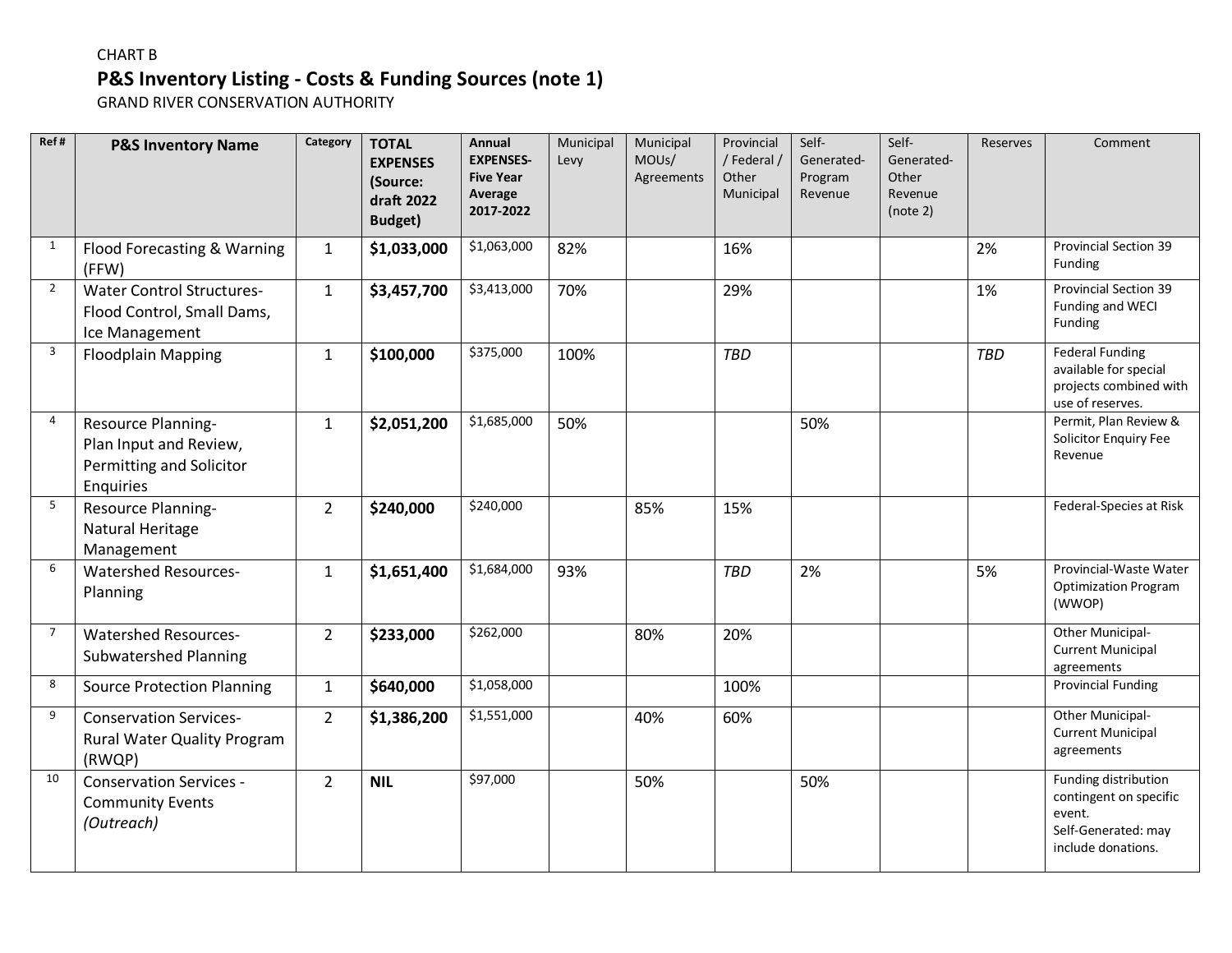| Ref# | <b>P&amp;S Inventory Name</b>                                                                                                                                                                                          | Category     | <b>TOTAL</b><br><b>EXPENSES</b> | Annual<br><b>EXPENSES-</b>  | Municipal<br>Levy | Municipal<br>MOUs/ | Provincial<br>/Federal/ | Self-<br>Generated- | Self-<br>Generated- | Reserves | Comment                                                                                                           |
|------|------------------------------------------------------------------------------------------------------------------------------------------------------------------------------------------------------------------------|--------------|---------------------------------|-----------------------------|-------------------|--------------------|-------------------------|---------------------|---------------------|----------|-------------------------------------------------------------------------------------------------------------------|
|      |                                                                                                                                                                                                                        |              | (Source:<br>draft 2022          | <b>Five Year</b><br>Average |                   | Agreements         | Other<br>Municipal      | Program<br>Revenue  | Other<br>Revenue    |          |                                                                                                                   |
|      |                                                                                                                                                                                                                        |              | <b>Budget)</b>                  | 2017-2022                   |                   |                    |                         |                     | (note 2)            |          |                                                                                                                   |
| 11   | <b>Conservation Lands</b><br>Management-<br><b>Operating and Capital</b><br>Maintenance costs related to<br>authority owned lands<br>including Trail Management,<br>Land acquisitions and<br>disposals, property taxes | $\mathbf{1}$ | \$2,043,800                     | \$2,625,000                 | 95%               |                    |                         |                     |                     | 5%       | <b>Reserves for Demolition</b><br>expense.<br>Land acquisition and<br>disposal costs are<br>funded with reserves. |
| 12   | <b>Conservation Lands</b><br>Management-<br>Hazard Tree Management,<br><b>Forestry Management-</b><br>Operations                                                                                                       | $\mathbf{1}$ | \$509,900                       | \$478,000                   | 90%               |                    |                         | 10%                 |                     |          | Timber Sales Revenue,<br>Donations                                                                                |
| 13   | <b>Conservation Lands-</b><br>Natural Heritage<br>Management                                                                                                                                                           | $\mathbf{1}$ | \$238,000                       | \$349,000                   | 100%              |                    |                         | <b>TBD</b>          |                     |          | TBD-Ecological<br>Restoration special<br>projects with external<br>funding                                        |
| 14   | Private Land Tree Planting &<br><b>Nursery Operations</b>                                                                                                                                                              | 3            | \$862,400                       | \$777,000                   |                   |                    |                         | 65%                 | 35%                 |          | Fee revenue and<br>allocation of Category 3<br>Fee Revenue                                                        |
| 15   | <b>Environmental Education</b>                                                                                                                                                                                         | 3            | \$653,600                       | \$1,072,000                 |                   |                    |                         | 80%                 | 20%                 |          | Fee Revenue                                                                                                       |
| 16   | <b>Property Rentals</b>                                                                                                                                                                                                | 3            | \$1,022,500                     | \$1,144,000                 |                   |                    |                         | 100%                |                     |          | Fee Revenue                                                                                                       |
| 17   | <b>Hydro Production</b>                                                                                                                                                                                                | 3            | \$210,000                       | \$384,000                   |                   |                    |                         | 100%                |                     |          | Fee Revenue                                                                                                       |
| 18   | <b>Conservation Areas</b>                                                                                                                                                                                              | 3            | \$9,428,000                     | \$9,750,000                 |                   |                    |                         | 91%                 | 3%                  | 6%       | Fee Revenue                                                                                                       |
| 19   | Communications-Mandatory                                                                                                                                                                                               | $\mathbf{1}$ | \$477,500                       | \$486,000                   | 100%              |                    |                         |                     |                     |          |                                                                                                                   |
| 20   | Communications-<br>Non-mandatory programs                                                                                                                                                                              | 3            | \$100,000                       | \$92,000                    |                   |                    |                         |                     | 100%                |          | Allocation of Category 3<br>Fee Revenue                                                                           |
| 21   | <b>Corporate Services-</b><br>Mandatory                                                                                                                                                                                | $\mathbf{1}$ | \$3,498,288                     | \$3,125,000                 | 87%               |                    | 2%                      | 1%                  |                     | 10%      | Provincial SPP funding,<br>Interest Income                                                                        |
| 22   | Corporate Services-<br>Non-Mandatory programs                                                                                                                                                                          | 3            | \$1,086,000                     | \$874,000                   |                   |                    |                         |                     | 100%                |          | Allocation of Category 3<br>Fee Revenue                                                                           |

Note 1-Revenue percentages represent estimated revenue distribution of draft 2022 budget expenses under the new regulations.

Note 2-Self generated-Other Revenue represents surplus revenue from category 3 programs (Property Rentals, Hydro Production) and interest income.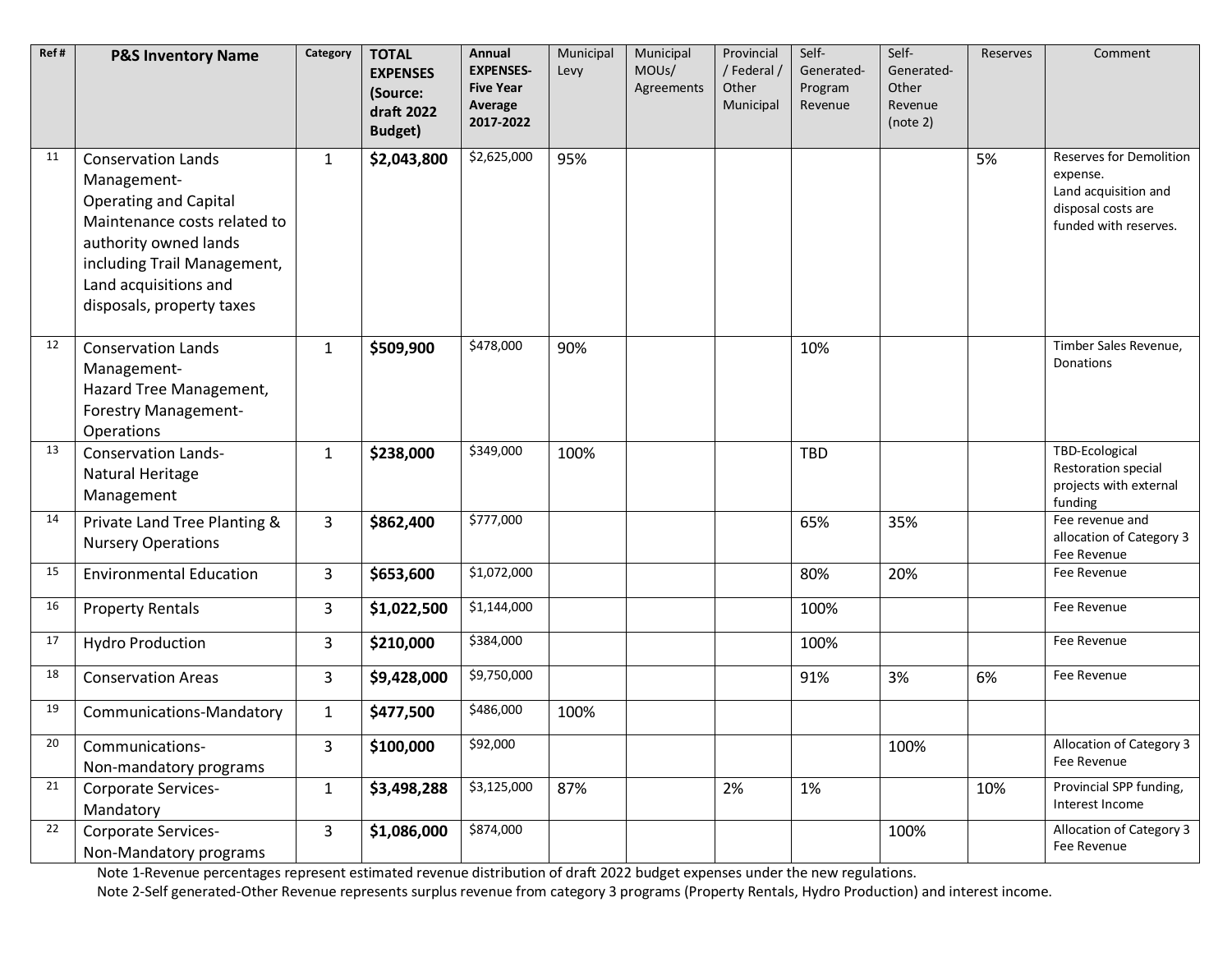#### CHART C

### **Programs &Services Inventory Listing - Category 2 - Details of Municipal Agreements**

GRAND RIVER CONSERVATION AUTHORITY

*Extract:* 

*Ontario Regulations 687/21 - Transition Plans and Agreements for Programs and Services Under Section 21.1.2 of the Act Section 6 Subsection 5 requirements* 

(5) For each Category 2 program or service listed in the inventory under clause (2) (a), the authority shall include the following information:

- 1. The name of the municipality on behalf of which the program or service is provided.
- *2.* The date on which the authority and the municipality entered into a memorandum of understanding or another agreement with respect to the provision of the program or service.

| <b>Programs</b><br><b>&amp;Services</b><br>Inventory                            | Category<br>1-Mandatory<br>2-Municipal<br><b>P&amp;S</b><br>3-Other | <b>Applicable Section</b><br>of the Act                                  | <b>Description</b>                                                                                                                                                                                                                                                                                                                                                                                                                                                                               | <b>Memorandum of Understanding</b><br>(MOU)/Agreement Status                                                                                                             |
|---------------------------------------------------------------------------------|---------------------------------------------------------------------|--------------------------------------------------------------------------|--------------------------------------------------------------------------------------------------------------------------------------------------------------------------------------------------------------------------------------------------------------------------------------------------------------------------------------------------------------------------------------------------------------------------------------------------------------------------------------------------|--------------------------------------------------------------------------------------------------------------------------------------------------------------------------|
| Resource<br>Planning-<br>Natural<br>Heritage<br>Management                      | $\overline{2}$                                                      | 21.1.1<br>P&S provided on<br>behalf of a<br>municipality under<br>an MOU | Provide services related to natural heritage for<br>$\bullet$<br>planning and other applications or projects<br>Provide services/assistance to identify,<br>$\bullet$<br>enhance, restore, rehabilitate, and protect<br>natural heritage ecosystems in the watershed.<br>Develop and maintain policies and guidelines to<br>$\bullet$<br>assist in management of natural heritage<br>resources.                                                                                                  | As at Feb 28, 2022 MOUs have yet<br>to be negotiated with<br>municipalities.<br>Future updates to the P&S<br>Inventory listing will reflect status<br>of MOU's.          |
| Watershed<br>Resources-<br>Subwatershed<br>Planning                             | $\overline{2}$                                                      | 21.1.1<br>P&S provided on<br>behalf of a<br>municipality under<br>an MOU | Partner with municipalities to provide natural<br>$\bullet$<br>heritage input and review for subwatershed and<br>other plans for streams and tributaries, which<br>provide background on surface water, ground<br>water, terrestrial and aquatic ecosystems and<br>recommend sustainable solutions to urban<br>growth.                                                                                                                                                                           | Modified and/or additional MOUs<br>will need to be negotiated with<br>municipalities. Future updates to<br>the P&S Inventory listing will<br>reflect the status of MOUs. |
| Conservation<br>Services-<br><b>Rural Water</b><br>Quality<br>Program<br>(RWQP) | $\overline{2}$                                                      | 21.1.1<br>P&S provided on<br>behalf of a<br>municipality under<br>an MOU | Coordinate the grant program delivered to<br>$\bullet$<br>private landowners to encourage adoption of<br>agricultural management practices and projects<br>to improve and protect water quality soil health<br>and related initiatives (i.e. restore natural areas<br>and private land tree planting).<br>Deliver special program initiatives that study<br>$\bullet$<br>and/or provide awareness and education<br>related to improving and protecting water<br>quality and related initiatives. | Modified and/or additional MOUs<br>will need to be negotiated with<br>municipalities. Future updates to<br>the P&S Inventory listing will<br>reflect the status of MOUs. |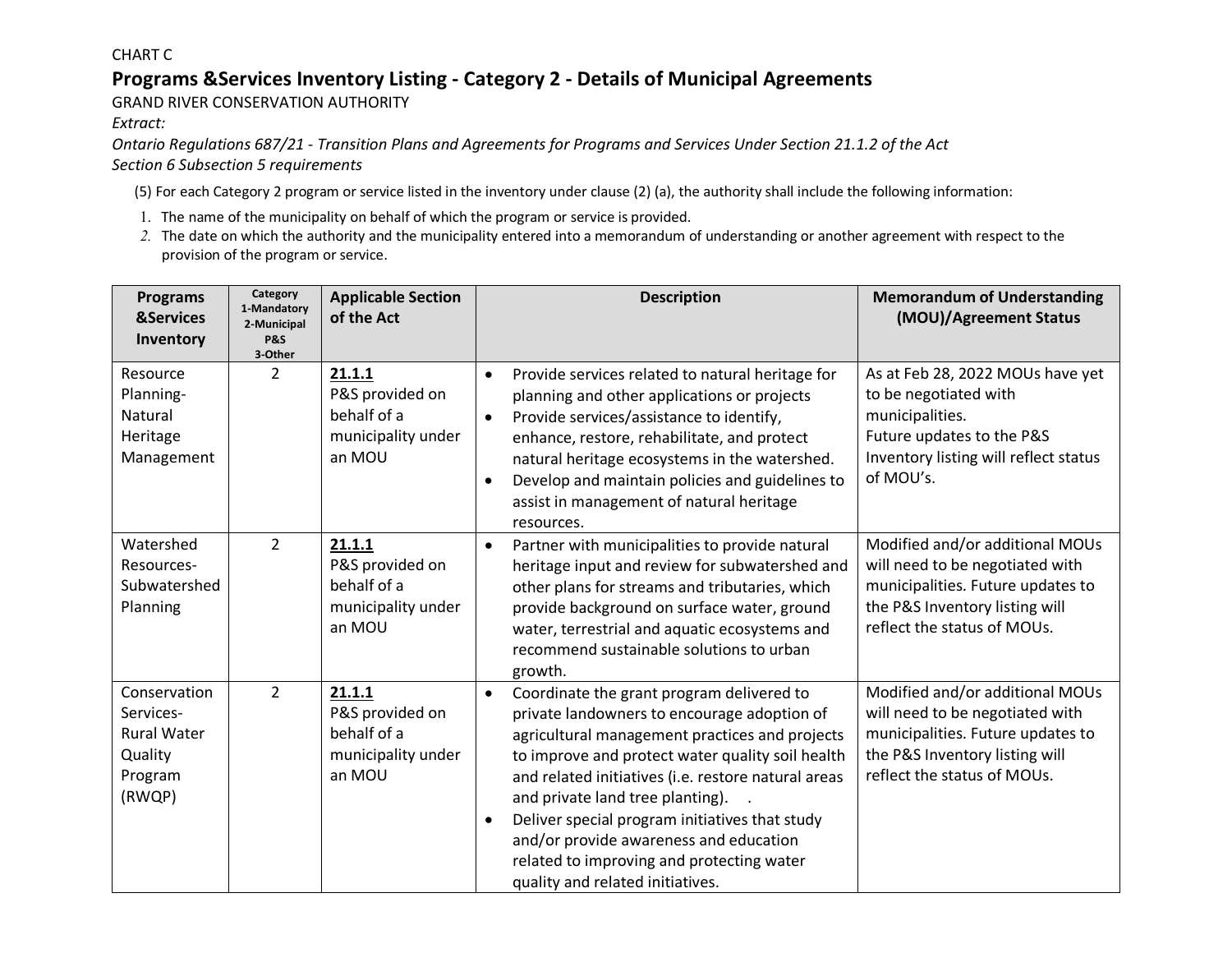#### **Programs &Services Inventory Listing - Category 3 - Information Requirements**  CHART D GRAND RIVER CONSERVATION AUTHORITY

#### *Extract:*

*Ontario Regulations 687/21 - Transition Plans and Agreements for Programs and Services Under Section 21.1.2 of the Act Section 6 Subsection 6 requirements* 

For each Category 3 program or service listed in the inventory under clause (2) (a), the authority shall include the following information:

1. Whether or not the program or service was financed, in whole or in part, through municipal levies collected from participating municipalities.

 financing of the program or service after the transition date. 2. Whether or not the authority intends to seek to enter into a cost apportioning agreement with one or more participating municipalities to ensure all or part of the

| Programs &<br><b>Services</b><br>Inventory                      | Category<br>1-Mandatory<br>2-Municipal | <b>Applicable Section of</b><br>the Act                                                                                                   | <b>Description</b>                                                                                                                                                                                                                                                                                          | <b>Section 6 (6) Info Requirements</b>                                                                                                                                                                                                                                                                                                               |
|-----------------------------------------------------------------|----------------------------------------|-------------------------------------------------------------------------------------------------------------------------------------------|-------------------------------------------------------------------------------------------------------------------------------------------------------------------------------------------------------------------------------------------------------------------------------------------------------------|------------------------------------------------------------------------------------------------------------------------------------------------------------------------------------------------------------------------------------------------------------------------------------------------------------------------------------------------------|
|                                                                 | <b>P&amp;S</b><br>3-Other              |                                                                                                                                           |                                                                                                                                                                                                                                                                                                             |                                                                                                                                                                                                                                                                                                                                                      |
| Conservation<br>Services -<br>Community<br>Events<br>(Outreach) | 3                                      | 21.1.2<br>P&S that the<br>authority determines<br>to provide within its<br>area of jurisdiction to<br>further the purpose<br>of this Act. | Co-ordinate community events e.g. children's<br>$\bullet$<br>water festivals<br>Agricultural and landowner workshops to promote<br>landowner environmental stewardship action.<br>Co-ordinate GRCA volunteer activities to enable<br>$\bullet$<br>public participation in GRCA environmental<br>activities. | Program and Service has been financed<br>in part through municipal levies.<br>GRCA will seek to obtain other funding<br>sources to deliver these types of<br>programs and services.                                                                                                                                                                  |
| <b>Private Land Tree</b><br>Planting &<br>Nursery<br>Operations | 3                                      | 21.1.2<br>P&S that the<br>authority determines<br>to provide within its<br>area of jurisdiction to<br>further the purpose<br>of this Act. | Provide services to private and public landowners<br>and community groups to engage in tree planting<br>activities.<br>Operate the Burford Nursery.                                                                                                                                                         | Program and Service has been financed<br>in part through municipal levies.<br>GRCA would seek to obtain other<br>funding sources to deliver this program<br>and service.<br>Note: Indirect overhead costs related to<br>this program are included under<br>Communications (non-mandatory) and<br>Corporate Services (non-mandatory)<br>listed below. |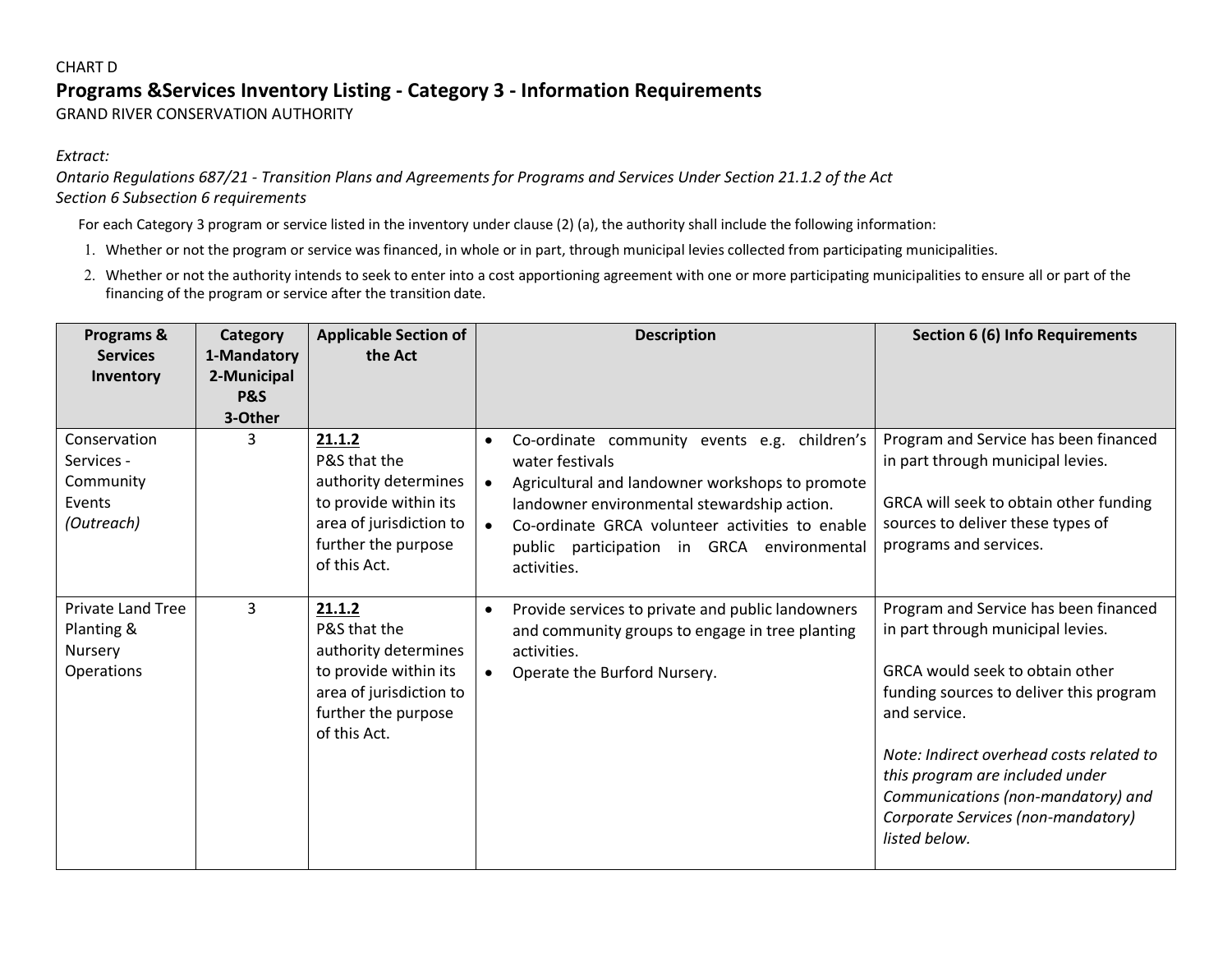| Programs &<br><b>Services</b><br>Inventory | Category<br>1-Mandatory<br>2-Municipal<br><b>P&amp;S</b><br>3-Other | <b>Applicable Section of</b><br>the Act                                                                                                   | <b>Description</b>                                                                                                                                                                                                                                          | <b>Section 6 (6) Info Requirements</b>                                                                                                                                                                                                                                                                                                          |
|--------------------------------------------|---------------------------------------------------------------------|-------------------------------------------------------------------------------------------------------------------------------------------|-------------------------------------------------------------------------------------------------------------------------------------------------------------------------------------------------------------------------------------------------------------|-------------------------------------------------------------------------------------------------------------------------------------------------------------------------------------------------------------------------------------------------------------------------------------------------------------------------------------------------|
| Environmental<br>Education                 | 3                                                                   | 21.1.2<br>P&S that the<br>authority determines<br>to provide within its<br>area of jurisdiction to<br>further the purpose<br>of this Act. | Deliver outdoor education sessions:<br>school classes<br>$\bullet$<br>day-camp program<br>community groups<br>private groups<br>$\bullet$<br>Operate six outdoor education centres-Apps, Laurel<br>Creek, Shades Mills, Guelph, Taquanyah, and<br>Rockwood. | Program and Service has been financed<br>in part through municipal levies.<br>GRCA will seek to obtain other funding<br>sources to deliver this program and<br>service.<br>Note: Indirect overhead costs related to<br>this program included under<br>Communications (non-mandatory) and<br>Corporate Services (non-mandatory)<br>listed below. |
| <b>Property Rentals</b>                    | 3                                                                   | 21.1.2<br>P&S that the<br>authority determines<br>to provide within its<br>area of jurisdiction to<br>further the purpose<br>of this Act. | Rent 733 cottage lots at Belwood Lake and<br>$\bullet$<br>Conestogo Lake.<br>Lease agricultural lands<br>$\bullet$<br>Lease 8 residential units<br>Over 50 miscellaneous commercial agreements for<br>$\bullet$<br>use of GRCA lands.                       | Program and Service was not financed<br>through municipal levies.<br>Note: Indirect overhead costs related to<br>this program included under<br>Communications (non-mandatory) and<br>Corporate Services (non-mandatory)<br>listed below.                                                                                                       |
| Hydro<br>Production                        | $\overline{3}$                                                      | 21.1.2<br>P&S that the<br>authority determines<br>to provide within its<br>area of jurisdiction to<br>further the purpose<br>of this Act. | Hydro generating revenue earned at four dam<br>$\bullet$<br>locations (Shand, Connestogo, Guelph and<br>Drimmie).                                                                                                                                           | Program and Service was not financed<br>through municipal levies.<br>Note: Indirect overhead costs related to<br>this program included under<br>Communications (non-mandatory) and<br>Corporate Services (non-mandatory)<br>listed below.                                                                                                       |